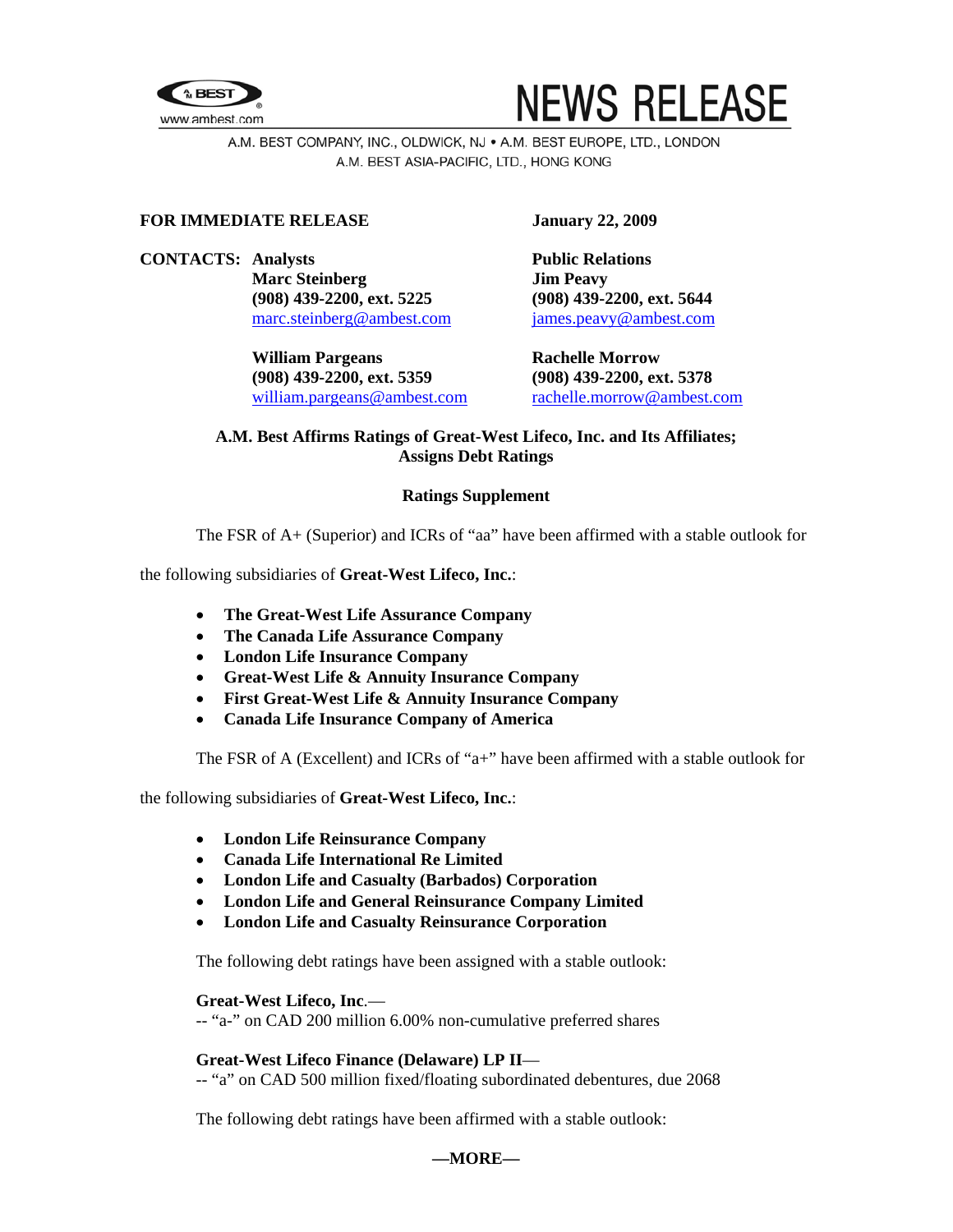

# **NEWS RELEASE**

A.M. BEST COMPANY, INC., OLDWICK, NJ . A.M. BEST EUROPE, LTD., LONDON A.M. BEST ASIA-PACIFIC, LTD., HONG KONG

**—2—** 

## **Great-West Lifeco, Inc**.—

- -- "a+" on CAD 200 million 6.74% senior unsecured debentures, due 2031
- -- "a+" on CAD 200 million 6.75% senior unsecured debentures, due 2015
- -- "a+" on CAD 400 million 6.67% senior unsecured debentures, due 2033
- -- "a+" on CAD 200 million 6.14% senior unsecured debentures, due 2018
- -- "a-" on CAD 200 million 4.70% non-cumulative preferred shares, due 2009
- -- "a-" on CAD 600 million 4.80% non-cumulative preferred shares, due 2009
- -- "a-" on CAD 200 million 5.90% non-cumulative preferred shares
- -- "a-" on CAD 300 million 5.20% non-cumulative preferred shares
- -- "a-" on CAD 300 million 4.50% non-cumulative preferred shares
- -- "a-" on CAD 300 million 4.85% non-cumulative preferred shares

# **Great-West Life Assurance Company**—

-- "a" on CAD 157 million 5.55% non-cumulative preferred shares, due 2010

# **Great-West Life Capital Trust**—

-- "a" on CAD 350 million 5.995% non-cumulative Great-West Life Trust Securities (GREATs), due 2052

## **Great-West Life & Annuity Insurance Capital, LP—**

-- "a" on USD 175 million 6.625% junior subordinated deferrable debentures, due 2034

## **Great-West Life and Annuity Insurance Capital, LP II—**

-- "a-" on USD 300 million fixed/adjustable rate Enhanced Capital Advantaged Junior Subordinated Debentures (ECAPS), due 2046

## **The Canada Life Assurance Company—**

-- "a+" on CAD 100 million 6.40% subordinated debentures, due 2028

## **Canada Life Capital Trust—**

-- "a" on CAD 300 million 6.679% non-cumulative Canada Life Capital Securities (CLiCS), due 2052

-- "a" on CAD 150 million 7.529% non-cumulative Canada Life Capital Securities (CLiCS), due 2052

## **Canada Life Financial Corporation—**

-- "a" on CAD 145 million 6.25% non-cumulative preferred shares

## **Great-West Lifeco Finance (Delaware) LP**—

-- "a" on CAD 1 billion fixed/floating subordinated debentures, due 2067

The principal methodologies used in determining these ratings, including any additional

methodologies and factors, which may have been considered, can be found at

[www.ambest.com/ratings/methodology](http://www.ambest.com/ratings/methodology).